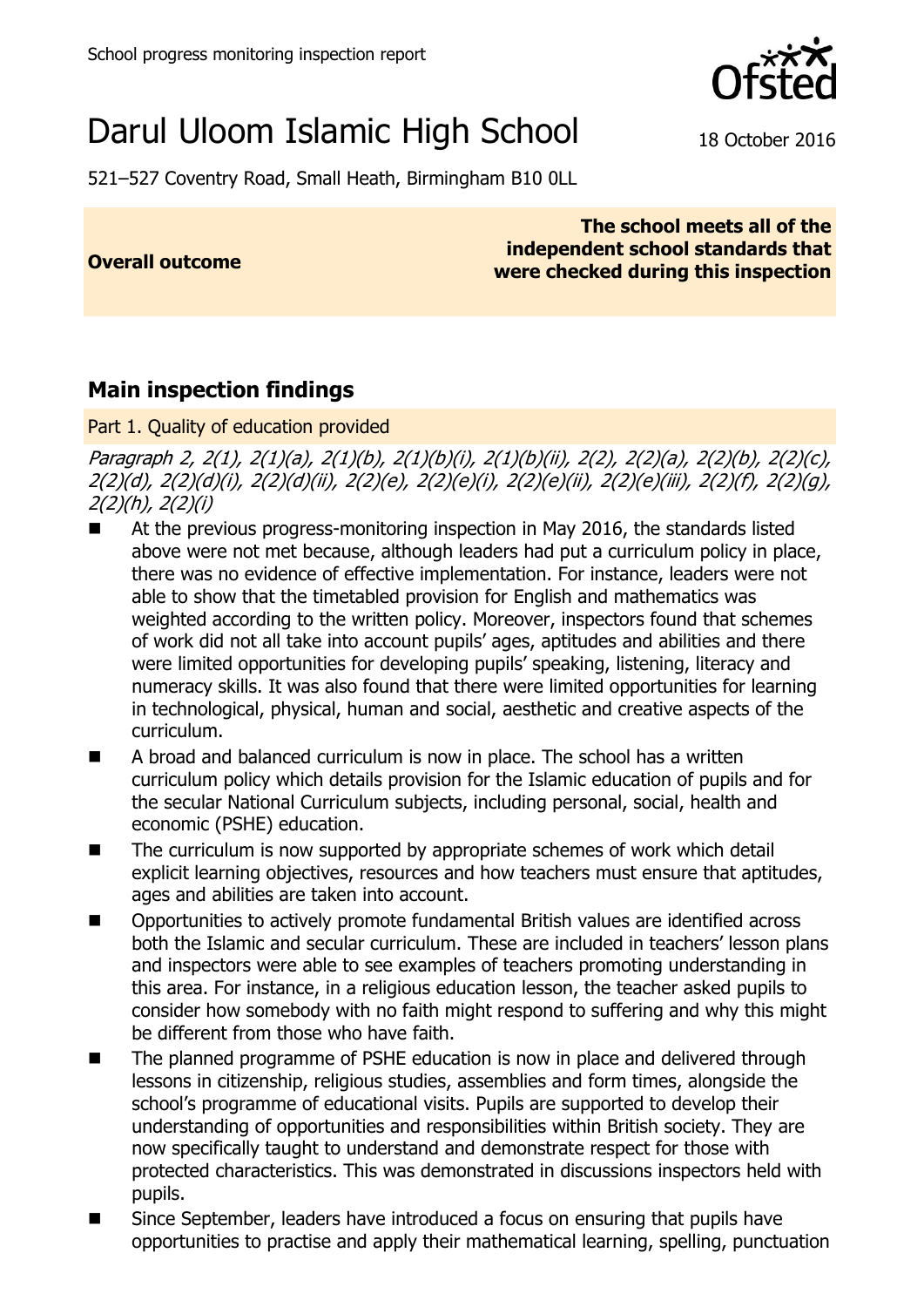

and grammar in other subjects. Leaders have realistic expectations and timescales in place to check the impact on the overall progress of pupils.

- Careers education is impartial and up to date. The school makes use of a commercial scheme which supports pupils in building up a personal profile. Advice is current and accurate, ensuring that pupils are aware of the next steps to take in pursuit of their career goals.
- These standards are now met.

Paragraph 3, 3(a), 3(b), 3(c), 3(d), 3(e), 3(f), 3(g), 3(h), 3(i)

- At the previous progress-monitoring inspection, the standards listed above were not met because inspectors found that teachers were not using effective teaching methods and activities or managing class time well. In addition, inspectors found that teachers did not have a good understanding of pupils' aptitudes, needs and prior attainment and were not demonstrating good knowledge and understanding of the subject matter being taught.
- Following a number of new appointments, teachers now demonstrate good subject knowledge. Recently, the new headteacher has provided teachers with additional training to support them in developing effective planning for learning and to broaden their approaches to teaching. They are increasingly using a range of strategies, and managing class time well because they are confident that leaders will support them as they try new approaches. As a result, pupils are motivated and interested in their learning. Records for those currently in the school suggest that rates of progress are improving as a result of these strategies. Moreover, attainment in 2016 was well above the unvalidated national average for pupils achieving grades A\* to C in English and mathematics.
- Classroom resources have been improved. For instance, the provision for information technology has been enhanced through the purchase of a suite of new computers and the science classroom is being refurbished. Teachers expressed their pleasure at being able to use much-improved equipment and resources to support their teaching and accelerate the learning of their pupils.
- An appropriate assessment system is now in place, which all teachers understand. This clarifies how and when the school will report to parents about pupils' attainment and progress. The headteacher has increased the number of assessment points across the year. As a result, teachers are now provided with up-to-date information to ensure that learning and challenge are better matched to pupils' starting points. However, the school is not yet monitoring the progress of different groups of pupils.
- These standards are now met.

#### Part 2. Spiritual, moral, social and cultural development of pupils

Paragraph 5, 5(a), 5(b), 5(b)(i), 5(b)(ii), 5(b)(iii), 5(b)(iv), 5(b)(v), 5(b)(vi), 5(b)(vii), 5(c), 5(d), 5(d)(i), 5(d)(ii), 5(d)(iii)

- At the time of the previous monitoring inspection, these standards were not met because not all schemes of work had links to fundamental British values. Therefore, leaders had not ensured the consistent promotion of democracy, the rule of law, individual liberty, mutual respect and tolerance of those with different faiths and beliefs in all subjects.
- **Following a very detailed audit carried out by leaders, the school identified where** and how spiritual, moral, social and cultural development will be taught across all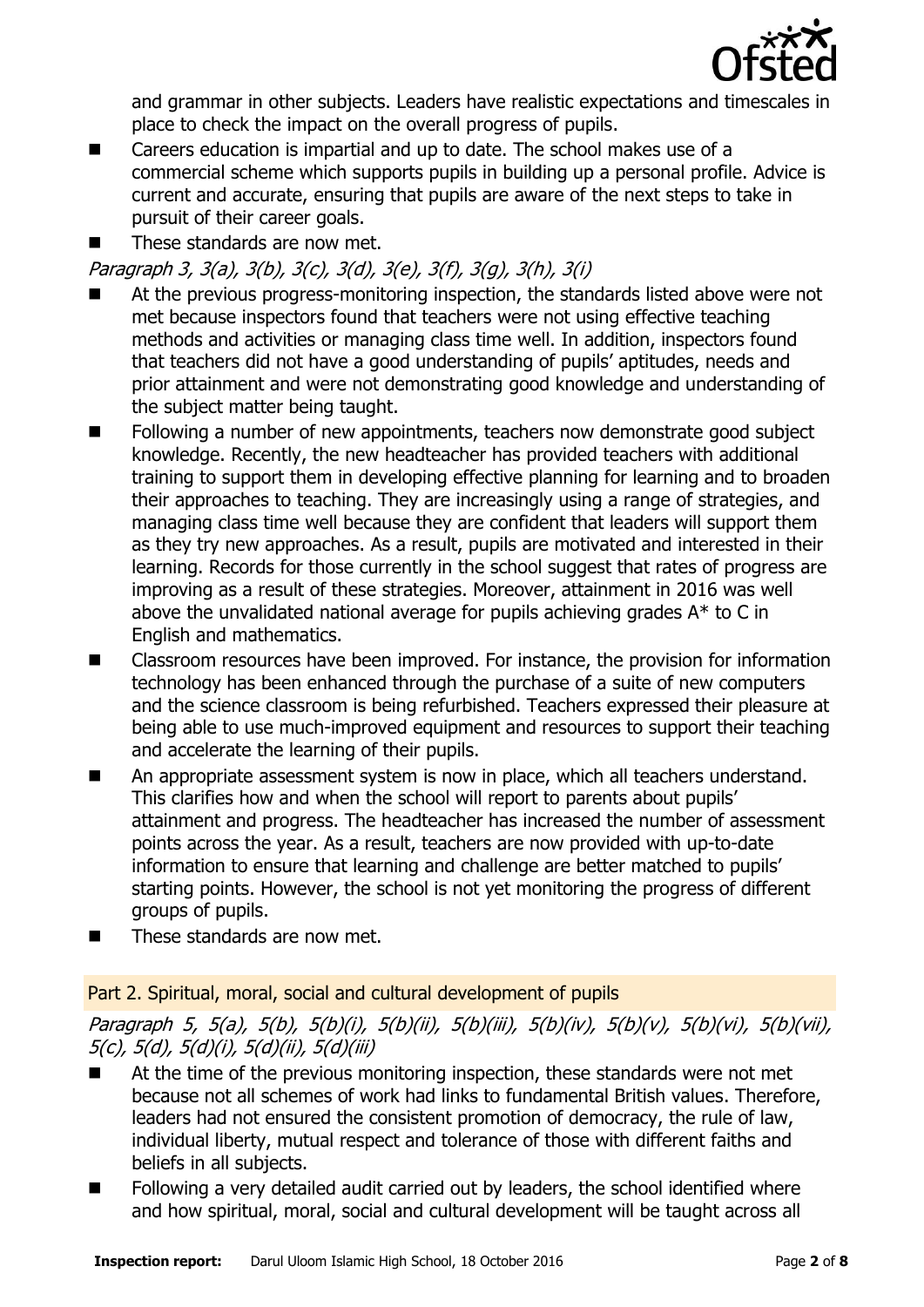

subjects. Explicit opportunities to promote British values are clearly identified, including a programme of visits to a range of religious, legal and cultural institutions, such as different places of worship, libraries and museums. Those pupils who have participated in these opportunities so far have been helped to acquire a better understanding and respect of other faiths, cultures and beliefs and the services available to them. Visitors to the school, including the police and representatives of the army, help pupils to develop understanding and respect for the rule of law. The school pays close attention to the impact of this provision on pupils' aspirations.

- Leaders are vigilant in ensuring that pupils are provided with balanced political views. No literature of any concern was found in the school and inspectors found no evidence of extreme views. Leaders check visitors to the school carefully and only allow supervised access to pupils.
- **Pupils are supported by their teachers to develop an understanding of and respect** for democracy through membership of the school council, debating opportunities and discussion of school rules. They are encouraged to represent class views and explain these to school leaders.
- **Pupils'** behaviour is good because they have a clear understanding of the school's behaviour policy, take responsibility for their own behaviour and know how it might impact on others. For instance, they explained that to disrupt lessons would interfere with the learning of others.
- **Pupils are well versed in what it means to be British. The pupils spoken to by** inspectors were articulate about the values of modern Britain, the importance of demonstrating respect and tolerance for all religions and cultures and the ways in which the law and democracy underpin our society. They could identify those who are protected from discrimination by law and offered well-considered examples of how this could be demonstrated in practice.
- Pupils undertake a range of community activities, including participating in events to raise funds for local charities. A group of pupils visited Cumbria following the floods to help victims. When speaking with inspectors, they made appropriate links between their charitable activities, British values and their own religious beliefs.
- $\blacksquare$  These standards are now met.

#### Part 3. Welfare, health and safety of pupils

#### Paragraph 7, 7(a), 7(b)

- At the previous monitoring inspection, the above standards were not met because inspectors found that the school had not made adequate arrangements to safeguard and promote the welfare of pupils, as there was no convincing evidence that staff had received the latest government safeguarding guidance. In addition, leaflets with inappropriate content were found in an area shared with the mosque.
- The school's arrangements to safeguard and promote the welfare of pupils are now effective and follow the most recent guidance from the Secretary of State. All staff have now signed to say they have received up-to-date training on the latest guidance and have read part one of 'Keeping Children Safe in Education', September 2016. The school also has records of the test they required staff to take to show that they understood the content of the guidance.
- Very quickly following his appointment, the headteacher created a new, secure entrance to the school. As a result, no member of the community can enter the school without a member of staff and there is no longer a shared access way with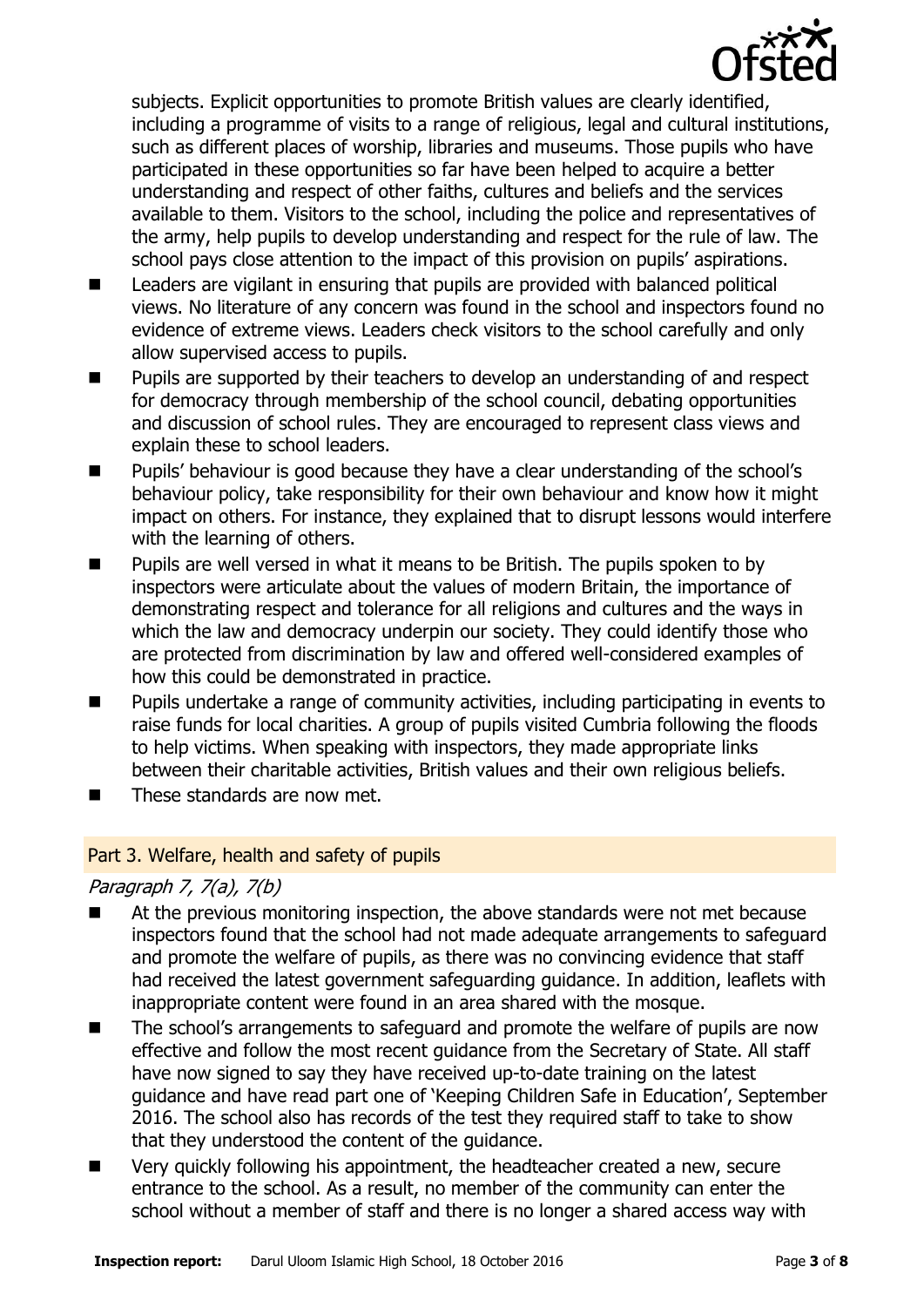

attendees at the neighbouring mosque.

 $\blacksquare$  These standards are now met.

Paragraph 15

- This standard was not met at the last inspection because admissions and attendance registers were not kept in accordance with the requirements of the independent school standards and rigorous steps were not taken to establish the whereabouts of pupils who were missing from education.
- Leaders have addressed administrative weaknesses to ensure that admissions and attendance registers are in place and maintained according to regulations.
- Records show that leaders now follow up absences quickly and appropriately and that these are recorded accurately. Leaders inform the local authority of any pupils they have concerns about within expected timescales.
- $\blacksquare$  These standards are now met.

#### Part 6. Provision of information

#### Paragraph 32, 32(1)(g)

- At the last monitoring inspection, this standard was not met because inspectors were not provided with all information requested.
- During this inspection, information requested by inspectors was provided promptly and inspectors were given access to the school's admissions and attendance registers.
- The school's safeguarding policy is made available to parents on request as the website is currently under reconstruction.
- $\blacksquare$  This standard is now met.

#### Part 8. Quality of leadership in and management of schools

#### Paragraph 34, 34(1), 34(1)(a), 34(1)(b), 34(1)(c)

- The standards listed above were not met at the last monitoring inspection because the proprietor had not ensured that the independent school standards were consistently met.
- The new headteacher and his very recently formed leadership team have rapidly improved key aspects of the school's provision. All those in leadership positions now demonstrate good skills and knowledge, reflected in the improvement in teaching and learning inspectors found during the inspection. They have made good progress in addressing the areas for improvement from the last standard inspection. Therefore, leaders now fulfil their responsibilities effectively.
- Pupils' well-being is high on the school's agenda. All teachers understand their responsibility for safeguarding because leaders have made sure that training is up to date. Records of any concerns are kept diligently, including involvement with other agencies, and the impact of actions taken.
- $\blacksquare$  These standards are now met.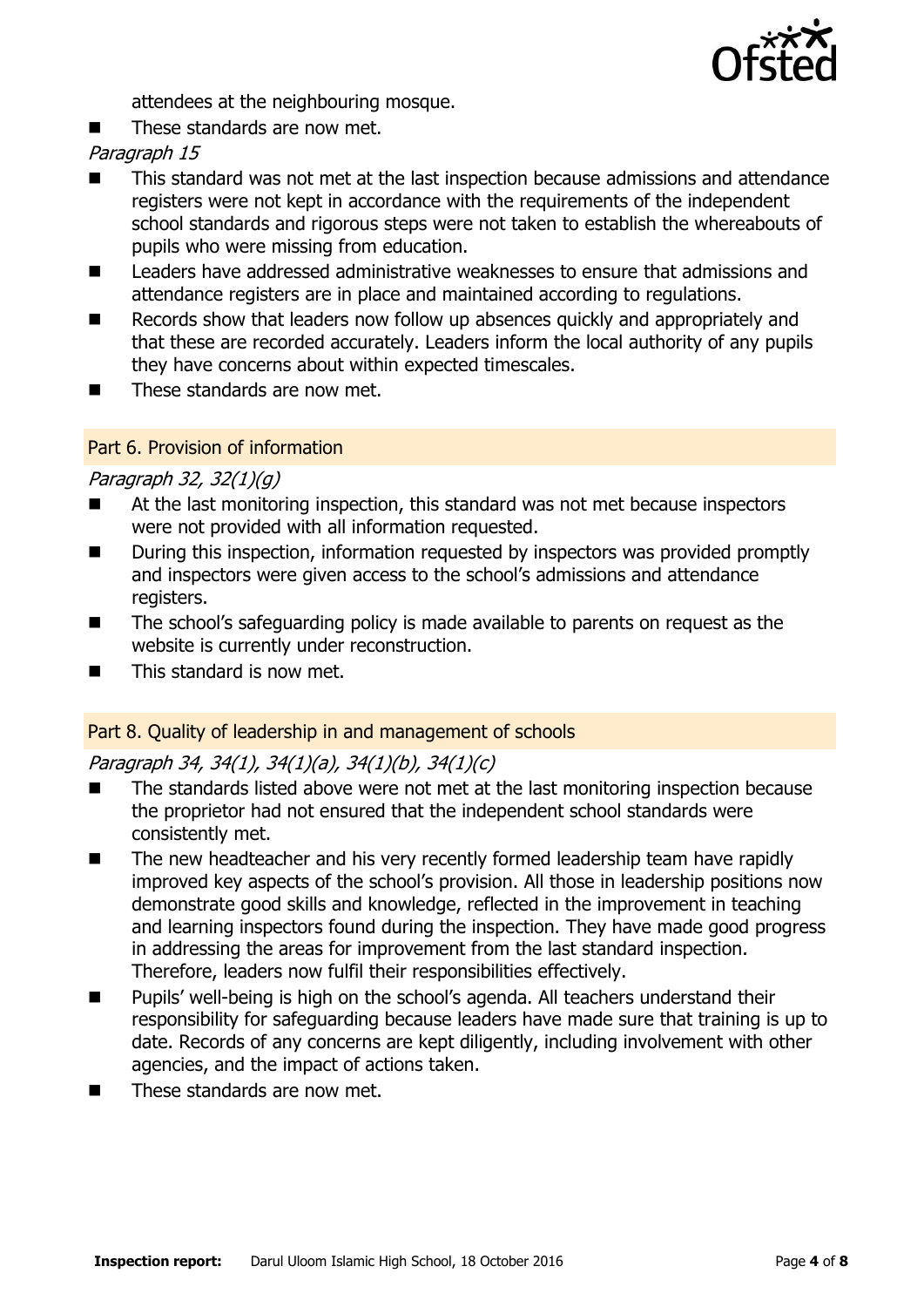

## **Compliance with regulatory requirements**

The school meets the requirements of the schedule to the Education (Independent School Standards) Regulations 2014 ('the independent school standards') and associated requirements that were checked during this inspection. This included the standards and requirements that the school was judged to not comply with at the previous inspection. Not all of the standards and associated requirements were checked during this inspection.

### **The school now meets the following independent school standards**

- **Paragraph 2, 2(1), 2(1)(a), 2(1)(b), 2(1)(b)(i), 2(1)(b)(ii), 2(2), 2(2)(a), 2(2)(b),** 2(2)(c), 2(2)(d), 2(2)(d)(i), 2(2)(d)(ii), 2(2)(e), 2(2)(e)(i), 2(2)(e)(ii), 2(2)(e)(iii), 2(2)(f), 2(2)(g), 2(2)(h), 2(2)(i)
- **Paragraph 3, 3(a), 3(b), 3(c), 3(d), 3(e), 3(f), 3(g), 3(h), 3(i)**
- **Paragraph 5, 5(a), 5(b), 5(b)(i), 5(b)(ii), 5(b)(iii), 5(b)(iv), 5(b)(v), 5(b)(vi), 5(b)(vii),** 5(c), 5(d), 5(d)(i), 5(d)(ii), 5(d)(iii)
- Paragraph  $7, 7(a), 7(b)$
- **Paragraph 15**
- Paragraph 32,  $32(1)(q)$
- **Paragraph 34, 34(1), 34(1)(a), 34(1)(b), 34(1)(c)**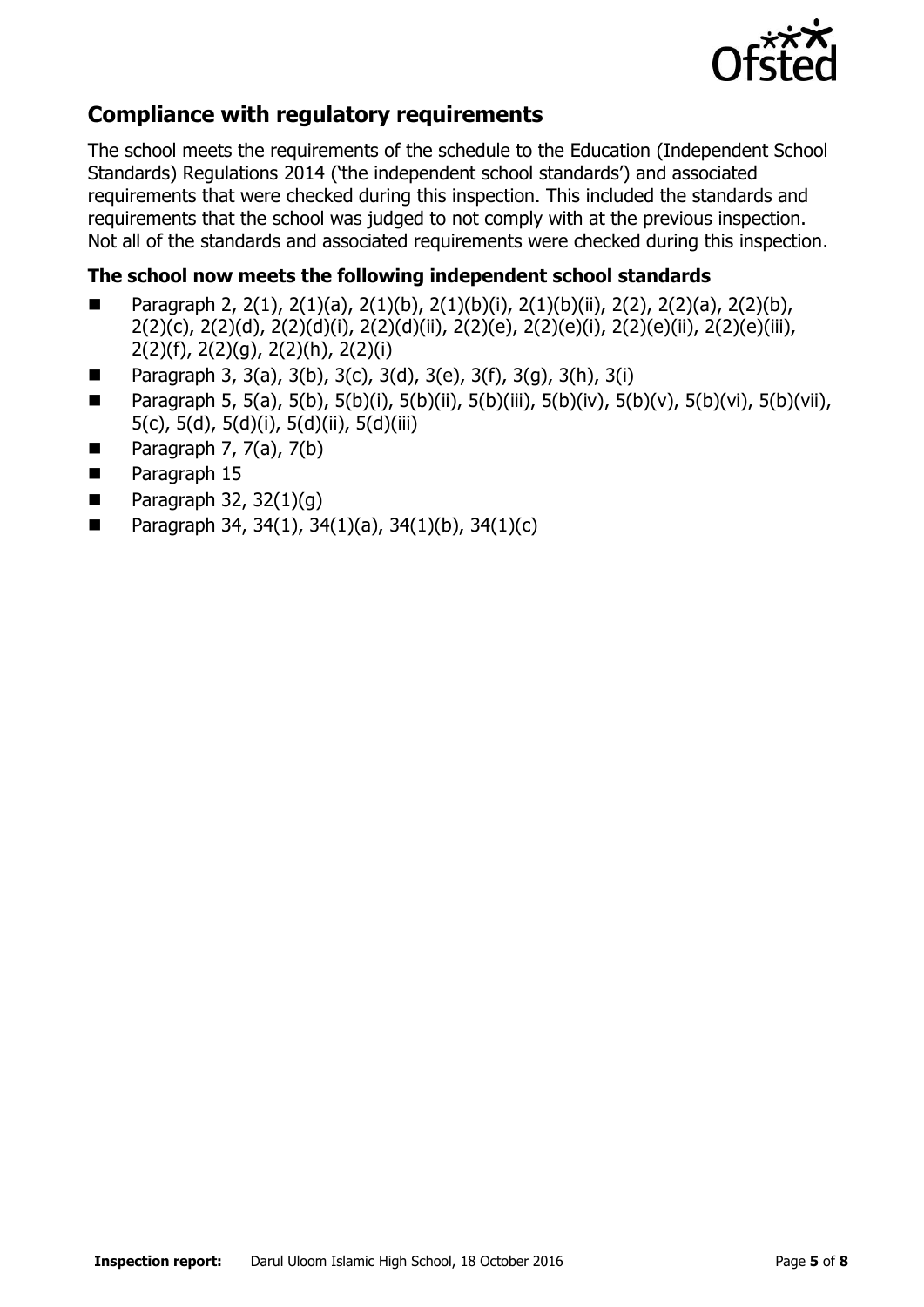

## **School details**

| Unique reference number | 103586   |
|-------------------------|----------|
| DfE registration number | 330/6078 |
| Inspection number       | 10025446 |

This inspection was carried out under section 109(1) and (2) of the Education and Skills Act 2008, the purpose of which is to advise the Secretary of State for Education about the school's suitability for continued registration as an independent school.

| Type of school                       | Muslim faith school                    |
|--------------------------------------|----------------------------------------|
| <b>School status</b>                 | Independent school                     |
| Age range of pupils                  | $11 - 16$                              |
| Gender of pupils                     | <b>Boys</b>                            |
| Number of pupils on the school roll  | 107                                    |
| Proprietor                           | Jami Mosque and Islamic Centre Charity |
| Trustee in charge                    | Nural Haque                            |
| <b>Headteacher</b>                   | Mr Abdul Jalil Shaikh                  |
| Annual fees (day pupils)             | £2,500                                 |
| Telephone number                     | 0121 772 6408                          |
| <b>Website</b>                       | www.darululoom.org.uk                  |
| <b>Email address</b>                 | duhead@darululoom.org.uk               |
| Date of previous standard inspection | 15 October 2015                        |

#### **Information about this school**

- Darul Uloom Islamic High School is an independent Muslim faith school that provides full-time education for boys.
- The school opened in 1985 and is located on the same site as the Jami Mosque and Islamic Centre. Since August 2016 these have operated as separate sites and under separate governance arrangements.
- The current headteacher was appointed in August 2016.
- The school provides both Islamic and secular education.
- The school does not make use of any alternative provision.
- There are no pupils who have special educational needs and/or disabilities.
- All pupils who attend the school are practising Muslims. Pupils come from a wide range of cultural backgrounds.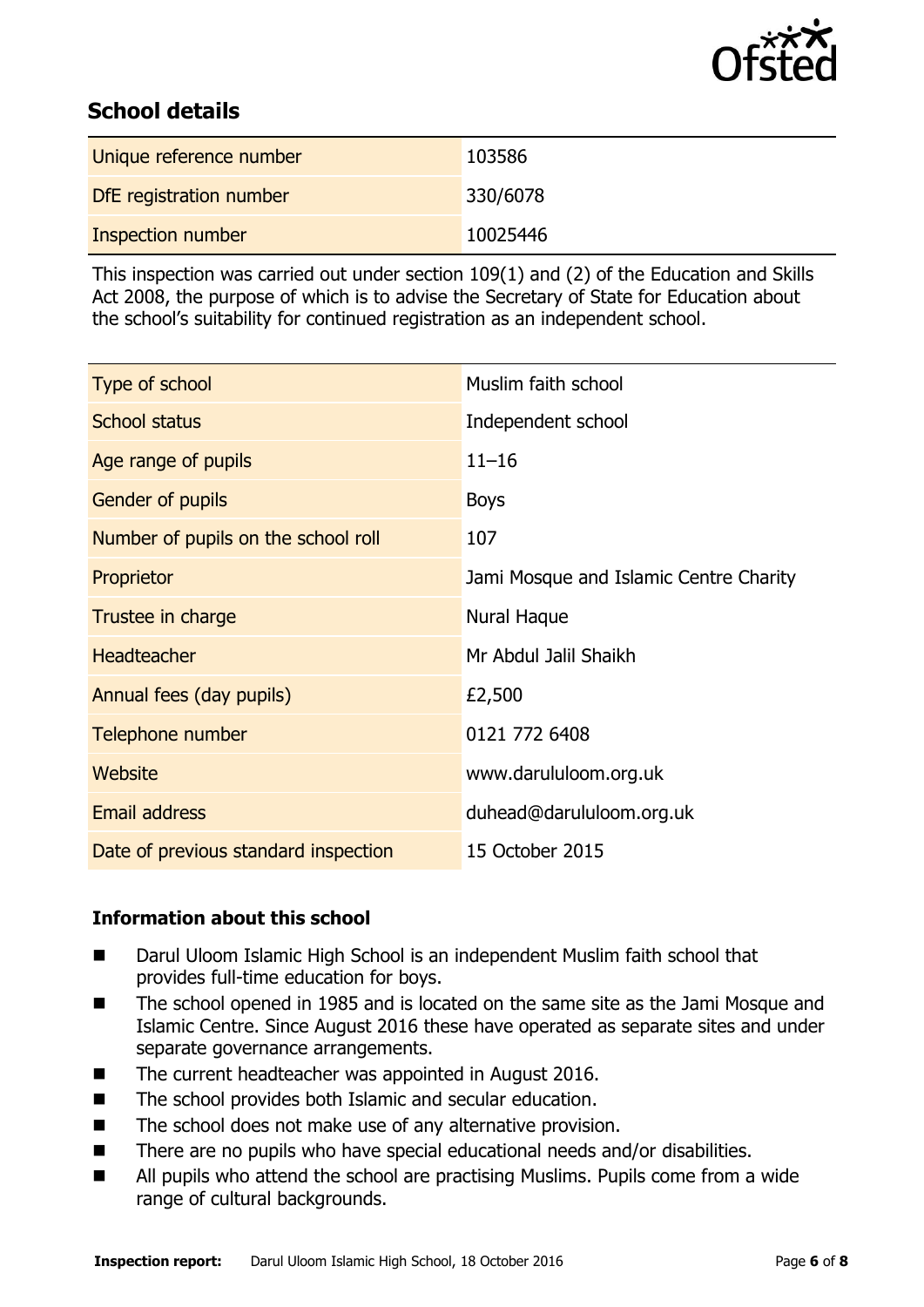

## **Information about this inspection**

- This inspection was carried out at the request of the registration authority for independent schools. The purpose of the inspection was to monitor the progress the school has made in meeting the independent school standards and other requirements that it was judged not to have met at its previous inspection.
- **Inspectors observed learning in lessons across the curriculum, including English,** mathematics, information technology, creative arts and religious education. They also evaluated pupils' work during lessons and undertook a scrutiny of pupils' work over time.
- Discussions took place with senior leaders, advisers to the trustees, the external school improvement adviser, teachers, pupils and parents.
- There were insufficient responses to Ofsted's online questionnaire, Parent View, to be taken into account.
- Inspectors scrutinised and evaluated a range of school documents, including the school's information on the achievement of current pupils, safeguarding and child protection documents, a range of policy documents, the school's admissions and attendance registers, the single central record and checks made on staff prior to recruitment.

#### **Inspection team**

Mel Ford, lead inspector Her Majesty's Inspector

David Rzeznik **David Rzeznik Charles Charles Charles Charles Charles Charles Charles Charles Charles Charles Charles Charles Charles Charles Charles Charles Charles Charles Charles Charles Charles Charles Charles Charles C**